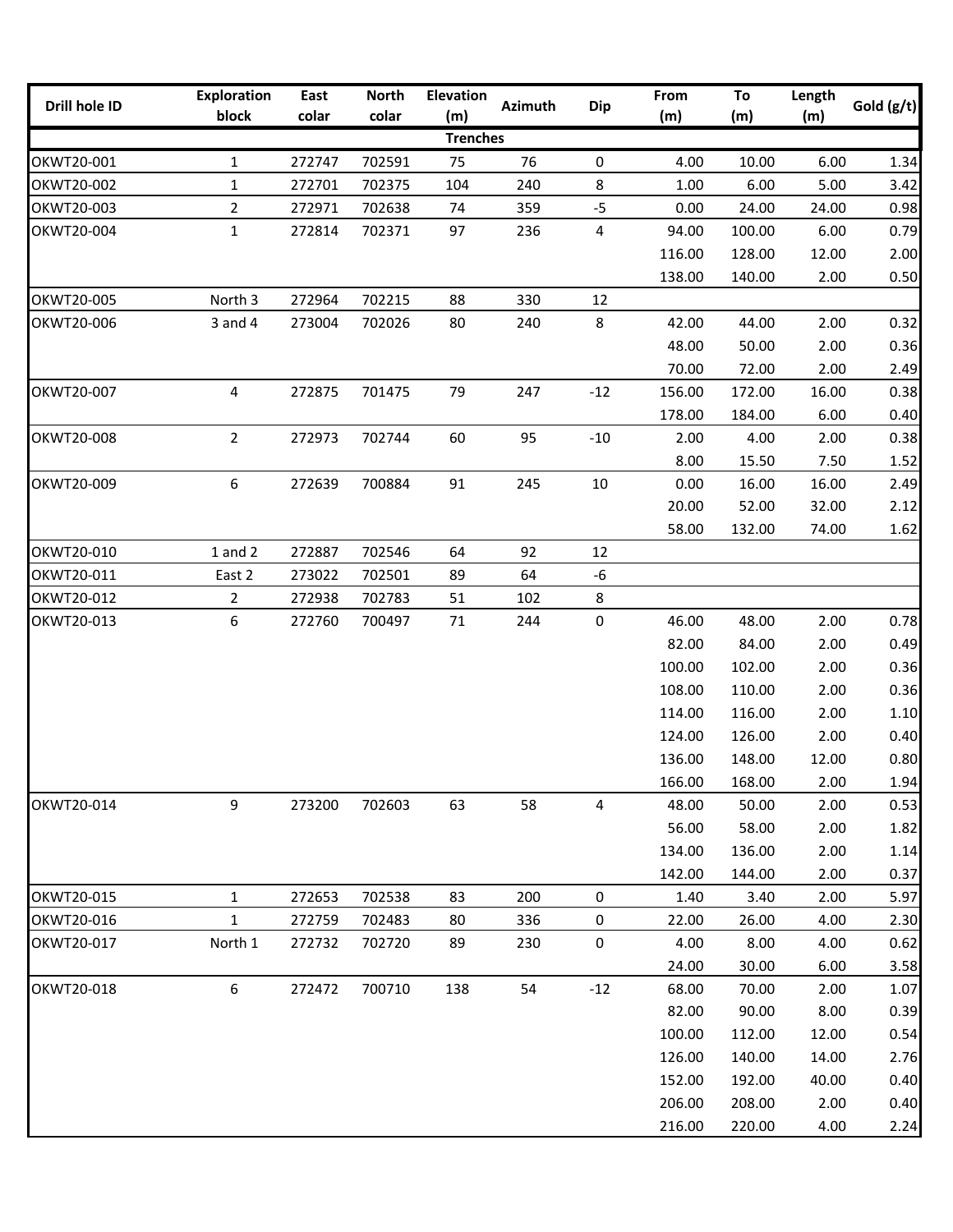| Drill hole ID | <b>Exploration</b><br>block | East<br>colar | <b>North</b><br>colar | <b>Elevation</b><br>(m) | <b>Azimuth</b> | <b>Dip</b>     | From<br>(m) | To<br>(m) | Length<br>(m) | Gold $(g/t)$ |
|---------------|-----------------------------|---------------|-----------------------|-------------------------|----------------|----------------|-------------|-----------|---------------|--------------|
|               |                             |               |                       | <b>Trenches</b>         |                |                |             |           |               |              |
| OKWT20-019    | 6                           | 272421        | 700832                | 167                     | 53             | $-15$          | 160.00      | 168.00    | 8.00          | 0.73         |
|               |                             |               |                       |                         |                |                | 178.00      | 180.00    | 2.00          | 1.62         |
| OKWT20-020    | SE <sub>5</sub>             | 273107        | 700710                | 76                      | 226            | $-2$           |             |           |               |              |
| OKWT20-021    | 4                           | 272718        | 701234                | 120                     | 60             | $\pmb{0}$      | 16.00       | 18.00     | 2.00          | 0.33         |
|               |                             |               |                       |                         |                |                | 24.00       | 26.00     | 2.00          | 1.24         |
|               |                             |               |                       |                         |                |                | 46.00       | 54.00     | 8.00          | 0.82         |
|               |                             |               |                       |                         |                |                | 78.00       | 80.00     | 2.00          | 0.83         |
| OKWT20-022    | 5                           | 272721        | 701103                | 76                      | 25             | $\overline{2}$ | 10.00       | 12.00     | 2.00          | 2.45         |
|               |                             |               |                       |                         |                |                | 26.00       | 30.00     | 4.00          | 6.28         |
|               |                             |               |                       |                         |                |                | 50.00       | 52.00     | 2.00          | 0.37         |
| OKWT20-023    | 5                           | 272713        | 701089                | 73                      | 25             | 11             | 2.00        | 4.00      | 2.00          | 0.43         |
|               |                             |               |                       |                         |                |                | 12.00       | 18.00     | 6.00          | 5.82         |
| OKWT21-024    | $\mathbf 1$                 | 272647        | 702560                | 85                      | 66             | $-10$          | 18.00       | 20.00     | 2.00          | 0.37         |
|               |                             |               |                       |                         |                |                | 48.00       | 50.00     | 2.00          | 0.35         |
|               |                             |               |                       |                         |                |                | 82.00       | 84.00     | 2.00          | 5.74         |
|               |                             |               |                       |                         |                |                | 90.00       | 94.00     | 4.00          | 0.33         |
|               |                             |               |                       |                         |                |                | 98.00       | 100.00    | 2.00          | 1.74         |
|               |                             |               |                       |                         |                |                | 120.00      | 122.00    | 2.00          | 1.24         |
| OKWT21-025    | $1$ and $2$                 | 272815        | 702624                | 73                      | 29             | $-5$           | 62.00       | 64.00     | 2.00          | 2.39         |
| OKWT21-026    | 4                           | 272661        | 701588                | 106                     | 80             | $-11$          | 8.00        | 104.00    | 96.00         | 2.30         |
| OKWT21-026    | Including                   |               |                       |                         |                |                | 56.00       | 69.00     | 13.00         | 11.65        |
| OKWT21-027    | West 4                      | 272334        | 701676                | 122                     | 105            | $\mathbf 0$    | 150.00      | 152.00    | 2.00          | 0.58         |
| OKWT21-028    | $\overline{2}$              | 272972        | 702634                | 74                      | 293            | 15             | 1.00        | 4.70      | 3.70          | 0.62         |
| OKWT21-029    | 5                           | 272493        | 701092                | 139                     | 36             | $-35$          | 54.00       | 56.00     | 2.00          | 1.95         |
|               |                             |               |                       |                         |                |                | 92.00       | 116.00    | 24.00         | 0.63         |
|               |                             |               |                       |                         |                |                | 126.00      | 132.00    | 6.00          | 0.58         |
|               |                             |               |                       |                         |                |                | 152.00      | 154.00    | 2.00          | 1.74         |
| OKWT21-030    | $\overline{2}$              | 272987        | 702693                | 65                      | 347            | $-5$           | 8.00        | 30.00     | 22.00         | 1.89         |
| OKWT21-031    | 6                           | 272619        | 700410                | 113                     | 252            | 14             | 58.00       | 60.00     | 2.00          | 0.36         |
| OKWT21-032    | 6                           | 272644        | 700417                | 112                     | 170            | 6              | 0.00        | 36.00     | 36.00         | 2.06         |
|               |                             |               |                       |                         |                |                | 42.00       | 52.00     | 10.00         | 0.93         |
|               |                             |               |                       |                         |                |                | 56.00       | 58.00     | 2.00          | 0.93         |
|               |                             |               |                       |                         |                |                | 82.00       | 88.00     | 6.00          | 0.34         |
|               |                             |               |                       |                         |                |                | 96.00       | 98.00     | 2.00          | 0.49         |
| OKWT21-033    | $1$ and $2$                 | 272913        | 702679                | 63                      | 185            | 0              |             |           |               |              |
| OKWT21-034    | Farwest 4                   | 271737        | 701982                | 133                     | 64             | $\mathbf 0$    | 24.00       | 26.00     | 2.00          | 0.56         |
| OKWT21-035    | Farwest 4                   | 271744        | 701976                | 129                     | 77             | 0              |             |           |               |              |
| OKWT21-036    | 9                           | 272997        | 702533                | 81                      | 359            | -9             |             |           |               |              |
| OKWT21-037    | $\mathbf{1}$                | 272718        | 702612                | 86                      | 34             | 17             | 28.00       | 30.00     | 2.00          | 0.36         |
|               |                             |               |                       |                         |                |                | 52.00       | 56.00     | 4.00          | 0.37         |
| OKWT21-038    | $1$ and $2$                 | 272798        | 702670                | 83                      | 323            | 9              |             |           |               |              |
| OKWT21-039    | $1$ and $2$                 | 272882        | 702486                | 75                      | 298            | 0              |             |           |               |              |
| OKWT21-040    | $1$ and $2$                 | 272805        | 702606                | 72                      | 29             | 0              | 14.00       | 16.00     | 2.00          | 0.45         |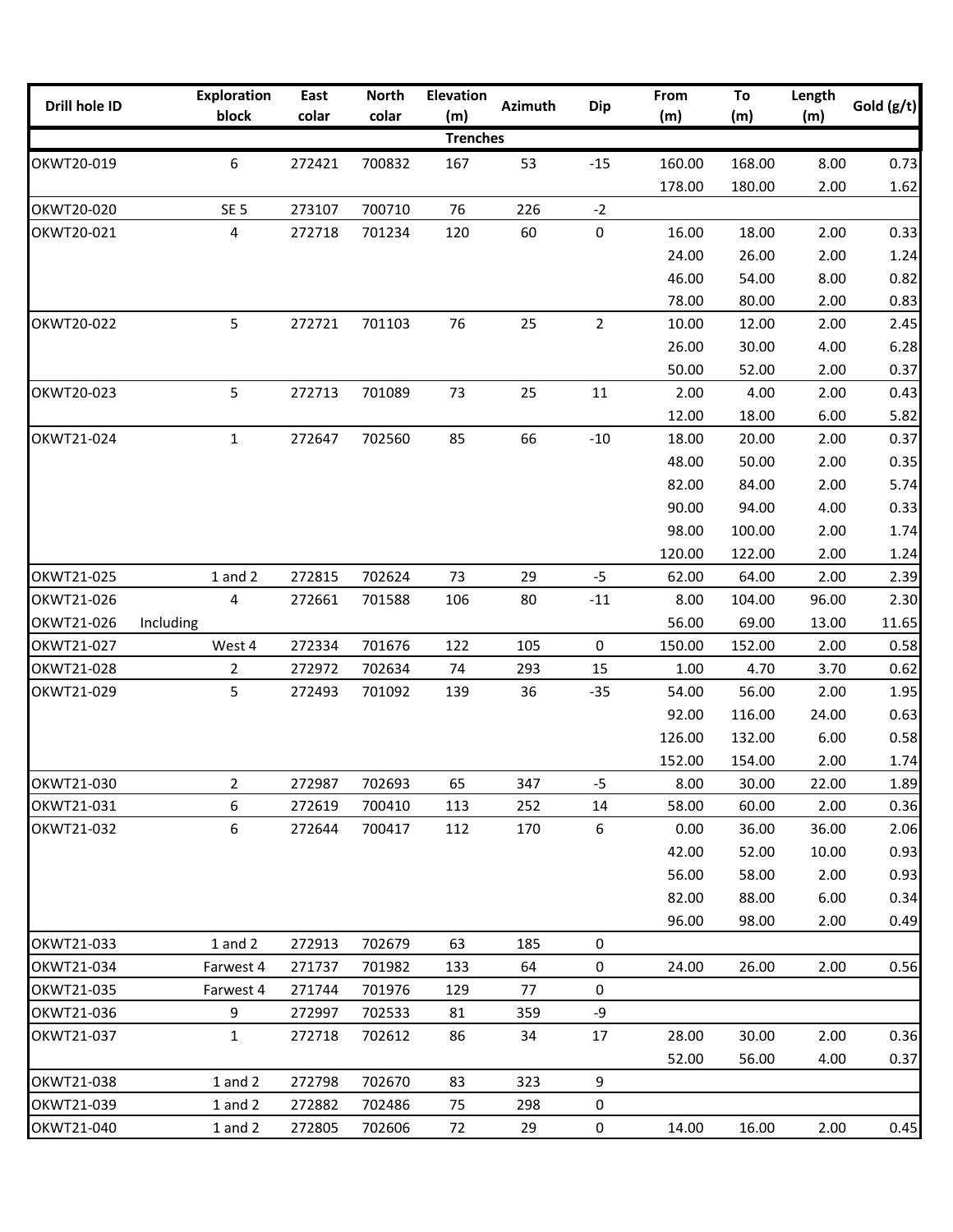| <b>Trenches</b><br>$1$ and $2$<br>702387<br>93<br>22<br>6<br>272851<br>OKWT21-042<br>North 3<br>80.00<br>82.00<br>2.00<br>272975<br>702218<br>88<br>35<br>-9<br>2.41<br>4<br>$\pmb{0}$<br>101<br>58<br>0.00<br>0.85<br>272725<br>701625<br>32.50<br>32.50<br>0.35<br>60.00<br>62.00<br>2.00<br>1.39<br>161.00<br>176.00<br>15.00<br>196.00<br>0.62<br>222.00<br>26.00<br>0.59<br>229.50<br>233.50<br>4.00<br>242.00<br>252.00<br>10.00<br>2.12<br>4<br>50<br>$-4$<br>272583<br>701604<br>130<br>5.98<br>131.00<br>200.00<br>69.00<br>0.54<br>210.00<br>214.00<br>4.00<br>3<br>272818<br>701818<br>62<br>$-12$<br>53.50<br>58.00<br>0.52<br>OKWT21-045<br>110<br>4.50<br>230.00<br>233.00<br>2.20<br>3.00<br>$\mathbf 1$<br>272915<br>702200<br>99<br>12<br>106.00<br>2.00<br>0.79<br>244<br>108.00<br>140.50<br>0.77<br>151.00<br>10.50<br>5<br>272706<br>701157<br>96<br>253<br>$-14$<br>6.00<br>1.44<br>8.00<br>14.00<br>0.59<br>18.00<br>26.00<br>8.00<br>32.00<br>36.00<br>4.00<br>0.31<br>0.40<br>48.00<br>58.00<br>10.00<br>0.59<br>68.00<br>70.00<br>2.00<br>106.00<br>0.90<br>110.00<br>4.00<br>5<br>$\pmb{0}$<br>OKWT21-048<br>272690<br>701184<br>107<br>102<br>4.00<br>1.15<br>0.00<br>4.00<br>1.88<br>16.00<br>34.00<br>18.00<br>6<br>272784<br>700326<br>89<br>214<br>$-4$<br>0.44<br>0.00<br>2.00<br>2.00<br>0.96<br>6.00<br>8.00<br>2.00<br>0.50<br>52.00<br>54.00<br>2.00<br>0.64<br>7<br>272817<br>699614<br>84<br>238<br>16<br>122.00<br>132.00<br>10.00<br>6<br>OKWT21-051<br>0.39<br>272421<br>700546<br>122<br>65<br>$-12$<br>0.00<br>8.00<br>8.00<br>20.00<br>22.00<br>2.00<br>0.39<br>0.86<br>90.00<br>92.00<br>2.00<br>106.00<br>108.00<br>2.00<br>1.12<br>134.00<br>136.00<br>2.00<br>0.36<br>8<br>698390<br>$\overline{2}$<br>5.33<br>272688<br>72<br>240<br>122.00<br>124.00<br>2.00<br>8<br>OKWT21-053<br>272825<br>60<br>$-10$<br>2.00<br>0.32<br>698018<br>144<br>40.00<br>42.00<br>94.00<br>96.00<br>2.00<br>0.38<br>0.39<br>110.00<br>8.00<br>118.00<br>South 7<br>272836<br>699164<br>-8<br>70<br>351<br>272834<br>6<br>$\overline{7}$<br>South 7<br>699227<br>67<br>0.40<br>SE <sub>7</sub><br>$\mathbf 0$<br>0.00<br>272984<br>699433<br>82<br>224<br>3.00<br>3.00<br>OKWT21-057<br>0.89<br>10<br>272915<br>697580<br>58<br>$-20$<br>14.00<br>16.00<br>2.00<br>157<br>102.00<br>2.00<br>0.46<br>104.00<br>$\mathsf 0$<br>86<br>0.73<br>4<br>272778<br>701464<br>266<br>20.00<br>28.00<br>8.00<br>50.00<br>48.00<br>2.00<br>11.36<br>66.00<br>100.00<br>2.55<br>34.00 | Drill hole ID | <b>Exploration</b><br>block | East<br>colar | <b>North</b><br>colar | <b>Elevation</b><br>(m) | Azimuth | <b>Dip</b> | From<br>(m) | To<br>(m) | Length<br>(m) | Gold $(g/t)$ |
|---------------------------------------------------------------------------------------------------------------------------------------------------------------------------------------------------------------------------------------------------------------------------------------------------------------------------------------------------------------------------------------------------------------------------------------------------------------------------------------------------------------------------------------------------------------------------------------------------------------------------------------------------------------------------------------------------------------------------------------------------------------------------------------------------------------------------------------------------------------------------------------------------------------------------------------------------------------------------------------------------------------------------------------------------------------------------------------------------------------------------------------------------------------------------------------------------------------------------------------------------------------------------------------------------------------------------------------------------------------------------------------------------------------------------------------------------------------------------------------------------------------------------------------------------------------------------------------------------------------------------------------------------------------------------------------------------------------------------------------------------------------------------------------------------------------------------------------------------------------------------------------------------------------------------------------------------------------------------------------------------------------------------------------------------------------------------------------------------------------------------------------------------------------------------------------------------------------------------------------------------------------------------------------------------------------------------------------------------------------------------------------------------------------------------------------------------------------------------------------------------------|---------------|-----------------------------|---------------|-----------------------|-------------------------|---------|------------|-------------|-----------|---------------|--------------|
|                                                                                                                                                                                                                                                                                                                                                                                                                                                                                                                                                                                                                                                                                                                                                                                                                                                                                                                                                                                                                                                                                                                                                                                                                                                                                                                                                                                                                                                                                                                                                                                                                                                                                                                                                                                                                                                                                                                                                                                                                                                                                                                                                                                                                                                                                                                                                                                                                                                                                                         |               |                             |               |                       |                         |         |            |             |           |               |              |
|                                                                                                                                                                                                                                                                                                                                                                                                                                                                                                                                                                                                                                                                                                                                                                                                                                                                                                                                                                                                                                                                                                                                                                                                                                                                                                                                                                                                                                                                                                                                                                                                                                                                                                                                                                                                                                                                                                                                                                                                                                                                                                                                                                                                                                                                                                                                                                                                                                                                                                         | OKWT21-041    |                             |               |                       |                         |         |            |             |           |               |              |
|                                                                                                                                                                                                                                                                                                                                                                                                                                                                                                                                                                                                                                                                                                                                                                                                                                                                                                                                                                                                                                                                                                                                                                                                                                                                                                                                                                                                                                                                                                                                                                                                                                                                                                                                                                                                                                                                                                                                                                                                                                                                                                                                                                                                                                                                                                                                                                                                                                                                                                         |               |                             |               |                       |                         |         |            |             |           |               |              |
|                                                                                                                                                                                                                                                                                                                                                                                                                                                                                                                                                                                                                                                                                                                                                                                                                                                                                                                                                                                                                                                                                                                                                                                                                                                                                                                                                                                                                                                                                                                                                                                                                                                                                                                                                                                                                                                                                                                                                                                                                                                                                                                                                                                                                                                                                                                                                                                                                                                                                                         | OKWT21-043    |                             |               |                       |                         |         |            |             |           |               |              |
|                                                                                                                                                                                                                                                                                                                                                                                                                                                                                                                                                                                                                                                                                                                                                                                                                                                                                                                                                                                                                                                                                                                                                                                                                                                                                                                                                                                                                                                                                                                                                                                                                                                                                                                                                                                                                                                                                                                                                                                                                                                                                                                                                                                                                                                                                                                                                                                                                                                                                                         |               |                             |               |                       |                         |         |            |             |           |               |              |
|                                                                                                                                                                                                                                                                                                                                                                                                                                                                                                                                                                                                                                                                                                                                                                                                                                                                                                                                                                                                                                                                                                                                                                                                                                                                                                                                                                                                                                                                                                                                                                                                                                                                                                                                                                                                                                                                                                                                                                                                                                                                                                                                                                                                                                                                                                                                                                                                                                                                                                         |               |                             |               |                       |                         |         |            |             |           |               |              |
|                                                                                                                                                                                                                                                                                                                                                                                                                                                                                                                                                                                                                                                                                                                                                                                                                                                                                                                                                                                                                                                                                                                                                                                                                                                                                                                                                                                                                                                                                                                                                                                                                                                                                                                                                                                                                                                                                                                                                                                                                                                                                                                                                                                                                                                                                                                                                                                                                                                                                                         |               |                             |               |                       |                         |         |            |             |           |               |              |
|                                                                                                                                                                                                                                                                                                                                                                                                                                                                                                                                                                                                                                                                                                                                                                                                                                                                                                                                                                                                                                                                                                                                                                                                                                                                                                                                                                                                                                                                                                                                                                                                                                                                                                                                                                                                                                                                                                                                                                                                                                                                                                                                                                                                                                                                                                                                                                                                                                                                                                         |               |                             |               |                       |                         |         |            |             |           |               |              |
|                                                                                                                                                                                                                                                                                                                                                                                                                                                                                                                                                                                                                                                                                                                                                                                                                                                                                                                                                                                                                                                                                                                                                                                                                                                                                                                                                                                                                                                                                                                                                                                                                                                                                                                                                                                                                                                                                                                                                                                                                                                                                                                                                                                                                                                                                                                                                                                                                                                                                                         |               |                             |               |                       |                         |         |            |             |           |               |              |
|                                                                                                                                                                                                                                                                                                                                                                                                                                                                                                                                                                                                                                                                                                                                                                                                                                                                                                                                                                                                                                                                                                                                                                                                                                                                                                                                                                                                                                                                                                                                                                                                                                                                                                                                                                                                                                                                                                                                                                                                                                                                                                                                                                                                                                                                                                                                                                                                                                                                                                         | OKWT21-044    |                             |               |                       |                         |         |            |             |           |               |              |
|                                                                                                                                                                                                                                                                                                                                                                                                                                                                                                                                                                                                                                                                                                                                                                                                                                                                                                                                                                                                                                                                                                                                                                                                                                                                                                                                                                                                                                                                                                                                                                                                                                                                                                                                                                                                                                                                                                                                                                                                                                                                                                                                                                                                                                                                                                                                                                                                                                                                                                         |               |                             |               |                       |                         |         |            |             |           |               |              |
|                                                                                                                                                                                                                                                                                                                                                                                                                                                                                                                                                                                                                                                                                                                                                                                                                                                                                                                                                                                                                                                                                                                                                                                                                                                                                                                                                                                                                                                                                                                                                                                                                                                                                                                                                                                                                                                                                                                                                                                                                                                                                                                                                                                                                                                                                                                                                                                                                                                                                                         |               |                             |               |                       |                         |         |            |             |           |               |              |
|                                                                                                                                                                                                                                                                                                                                                                                                                                                                                                                                                                                                                                                                                                                                                                                                                                                                                                                                                                                                                                                                                                                                                                                                                                                                                                                                                                                                                                                                                                                                                                                                                                                                                                                                                                                                                                                                                                                                                                                                                                                                                                                                                                                                                                                                                                                                                                                                                                                                                                         |               |                             |               |                       |                         |         |            |             |           |               |              |
|                                                                                                                                                                                                                                                                                                                                                                                                                                                                                                                                                                                                                                                                                                                                                                                                                                                                                                                                                                                                                                                                                                                                                                                                                                                                                                                                                                                                                                                                                                                                                                                                                                                                                                                                                                                                                                                                                                                                                                                                                                                                                                                                                                                                                                                                                                                                                                                                                                                                                                         | OKWT21-046    |                             |               |                       |                         |         |            |             |           |               |              |
|                                                                                                                                                                                                                                                                                                                                                                                                                                                                                                                                                                                                                                                                                                                                                                                                                                                                                                                                                                                                                                                                                                                                                                                                                                                                                                                                                                                                                                                                                                                                                                                                                                                                                                                                                                                                                                                                                                                                                                                                                                                                                                                                                                                                                                                                                                                                                                                                                                                                                                         |               |                             |               |                       |                         |         |            |             |           |               |              |
|                                                                                                                                                                                                                                                                                                                                                                                                                                                                                                                                                                                                                                                                                                                                                                                                                                                                                                                                                                                                                                                                                                                                                                                                                                                                                                                                                                                                                                                                                                                                                                                                                                                                                                                                                                                                                                                                                                                                                                                                                                                                                                                                                                                                                                                                                                                                                                                                                                                                                                         | OKWT21-047    |                             |               |                       |                         |         |            |             |           |               |              |
|                                                                                                                                                                                                                                                                                                                                                                                                                                                                                                                                                                                                                                                                                                                                                                                                                                                                                                                                                                                                                                                                                                                                                                                                                                                                                                                                                                                                                                                                                                                                                                                                                                                                                                                                                                                                                                                                                                                                                                                                                                                                                                                                                                                                                                                                                                                                                                                                                                                                                                         |               |                             |               |                       |                         |         |            |             |           |               |              |
|                                                                                                                                                                                                                                                                                                                                                                                                                                                                                                                                                                                                                                                                                                                                                                                                                                                                                                                                                                                                                                                                                                                                                                                                                                                                                                                                                                                                                                                                                                                                                                                                                                                                                                                                                                                                                                                                                                                                                                                                                                                                                                                                                                                                                                                                                                                                                                                                                                                                                                         |               |                             |               |                       |                         |         |            |             |           |               |              |
|                                                                                                                                                                                                                                                                                                                                                                                                                                                                                                                                                                                                                                                                                                                                                                                                                                                                                                                                                                                                                                                                                                                                                                                                                                                                                                                                                                                                                                                                                                                                                                                                                                                                                                                                                                                                                                                                                                                                                                                                                                                                                                                                                                                                                                                                                                                                                                                                                                                                                                         |               |                             |               |                       |                         |         |            |             |           |               |              |
|                                                                                                                                                                                                                                                                                                                                                                                                                                                                                                                                                                                                                                                                                                                                                                                                                                                                                                                                                                                                                                                                                                                                                                                                                                                                                                                                                                                                                                                                                                                                                                                                                                                                                                                                                                                                                                                                                                                                                                                                                                                                                                                                                                                                                                                                                                                                                                                                                                                                                                         |               |                             |               |                       |                         |         |            |             |           |               |              |
|                                                                                                                                                                                                                                                                                                                                                                                                                                                                                                                                                                                                                                                                                                                                                                                                                                                                                                                                                                                                                                                                                                                                                                                                                                                                                                                                                                                                                                                                                                                                                                                                                                                                                                                                                                                                                                                                                                                                                                                                                                                                                                                                                                                                                                                                                                                                                                                                                                                                                                         |               |                             |               |                       |                         |         |            |             |           |               |              |
|                                                                                                                                                                                                                                                                                                                                                                                                                                                                                                                                                                                                                                                                                                                                                                                                                                                                                                                                                                                                                                                                                                                                                                                                                                                                                                                                                                                                                                                                                                                                                                                                                                                                                                                                                                                                                                                                                                                                                                                                                                                                                                                                                                                                                                                                                                                                                                                                                                                                                                         |               |                             |               |                       |                         |         |            |             |           |               |              |
|                                                                                                                                                                                                                                                                                                                                                                                                                                                                                                                                                                                                                                                                                                                                                                                                                                                                                                                                                                                                                                                                                                                                                                                                                                                                                                                                                                                                                                                                                                                                                                                                                                                                                                                                                                                                                                                                                                                                                                                                                                                                                                                                                                                                                                                                                                                                                                                                                                                                                                         |               |                             |               |                       |                         |         |            |             |           |               |              |
|                                                                                                                                                                                                                                                                                                                                                                                                                                                                                                                                                                                                                                                                                                                                                                                                                                                                                                                                                                                                                                                                                                                                                                                                                                                                                                                                                                                                                                                                                                                                                                                                                                                                                                                                                                                                                                                                                                                                                                                                                                                                                                                                                                                                                                                                                                                                                                                                                                                                                                         | OKWT21-049    |                             |               |                       |                         |         |            |             |           |               |              |
|                                                                                                                                                                                                                                                                                                                                                                                                                                                                                                                                                                                                                                                                                                                                                                                                                                                                                                                                                                                                                                                                                                                                                                                                                                                                                                                                                                                                                                                                                                                                                                                                                                                                                                                                                                                                                                                                                                                                                                                                                                                                                                                                                                                                                                                                                                                                                                                                                                                                                                         |               |                             |               |                       |                         |         |            |             |           |               |              |
|                                                                                                                                                                                                                                                                                                                                                                                                                                                                                                                                                                                                                                                                                                                                                                                                                                                                                                                                                                                                                                                                                                                                                                                                                                                                                                                                                                                                                                                                                                                                                                                                                                                                                                                                                                                                                                                                                                                                                                                                                                                                                                                                                                                                                                                                                                                                                                                                                                                                                                         |               |                             |               |                       |                         |         |            |             |           |               |              |
|                                                                                                                                                                                                                                                                                                                                                                                                                                                                                                                                                                                                                                                                                                                                                                                                                                                                                                                                                                                                                                                                                                                                                                                                                                                                                                                                                                                                                                                                                                                                                                                                                                                                                                                                                                                                                                                                                                                                                                                                                                                                                                                                                                                                                                                                                                                                                                                                                                                                                                         | OKWT21-050    |                             |               |                       |                         |         |            |             |           |               |              |
|                                                                                                                                                                                                                                                                                                                                                                                                                                                                                                                                                                                                                                                                                                                                                                                                                                                                                                                                                                                                                                                                                                                                                                                                                                                                                                                                                                                                                                                                                                                                                                                                                                                                                                                                                                                                                                                                                                                                                                                                                                                                                                                                                                                                                                                                                                                                                                                                                                                                                                         |               |                             |               |                       |                         |         |            |             |           |               |              |
|                                                                                                                                                                                                                                                                                                                                                                                                                                                                                                                                                                                                                                                                                                                                                                                                                                                                                                                                                                                                                                                                                                                                                                                                                                                                                                                                                                                                                                                                                                                                                                                                                                                                                                                                                                                                                                                                                                                                                                                                                                                                                                                                                                                                                                                                                                                                                                                                                                                                                                         |               |                             |               |                       |                         |         |            |             |           |               |              |
|                                                                                                                                                                                                                                                                                                                                                                                                                                                                                                                                                                                                                                                                                                                                                                                                                                                                                                                                                                                                                                                                                                                                                                                                                                                                                                                                                                                                                                                                                                                                                                                                                                                                                                                                                                                                                                                                                                                                                                                                                                                                                                                                                                                                                                                                                                                                                                                                                                                                                                         |               |                             |               |                       |                         |         |            |             |           |               |              |
|                                                                                                                                                                                                                                                                                                                                                                                                                                                                                                                                                                                                                                                                                                                                                                                                                                                                                                                                                                                                                                                                                                                                                                                                                                                                                                                                                                                                                                                                                                                                                                                                                                                                                                                                                                                                                                                                                                                                                                                                                                                                                                                                                                                                                                                                                                                                                                                                                                                                                                         |               |                             |               |                       |                         |         |            |             |           |               |              |
|                                                                                                                                                                                                                                                                                                                                                                                                                                                                                                                                                                                                                                                                                                                                                                                                                                                                                                                                                                                                                                                                                                                                                                                                                                                                                                                                                                                                                                                                                                                                                                                                                                                                                                                                                                                                                                                                                                                                                                                                                                                                                                                                                                                                                                                                                                                                                                                                                                                                                                         |               |                             |               |                       |                         |         |            |             |           |               |              |
|                                                                                                                                                                                                                                                                                                                                                                                                                                                                                                                                                                                                                                                                                                                                                                                                                                                                                                                                                                                                                                                                                                                                                                                                                                                                                                                                                                                                                                                                                                                                                                                                                                                                                                                                                                                                                                                                                                                                                                                                                                                                                                                                                                                                                                                                                                                                                                                                                                                                                                         | OKWT21-052    |                             |               |                       |                         |         |            |             |           |               |              |
|                                                                                                                                                                                                                                                                                                                                                                                                                                                                                                                                                                                                                                                                                                                                                                                                                                                                                                                                                                                                                                                                                                                                                                                                                                                                                                                                                                                                                                                                                                                                                                                                                                                                                                                                                                                                                                                                                                                                                                                                                                                                                                                                                                                                                                                                                                                                                                                                                                                                                                         |               |                             |               |                       |                         |         |            |             |           |               |              |
|                                                                                                                                                                                                                                                                                                                                                                                                                                                                                                                                                                                                                                                                                                                                                                                                                                                                                                                                                                                                                                                                                                                                                                                                                                                                                                                                                                                                                                                                                                                                                                                                                                                                                                                                                                                                                                                                                                                                                                                                                                                                                                                                                                                                                                                                                                                                                                                                                                                                                                         |               |                             |               |                       |                         |         |            |             |           |               |              |
|                                                                                                                                                                                                                                                                                                                                                                                                                                                                                                                                                                                                                                                                                                                                                                                                                                                                                                                                                                                                                                                                                                                                                                                                                                                                                                                                                                                                                                                                                                                                                                                                                                                                                                                                                                                                                                                                                                                                                                                                                                                                                                                                                                                                                                                                                                                                                                                                                                                                                                         |               |                             |               |                       |                         |         |            |             |           |               |              |
|                                                                                                                                                                                                                                                                                                                                                                                                                                                                                                                                                                                                                                                                                                                                                                                                                                                                                                                                                                                                                                                                                                                                                                                                                                                                                                                                                                                                                                                                                                                                                                                                                                                                                                                                                                                                                                                                                                                                                                                                                                                                                                                                                                                                                                                                                                                                                                                                                                                                                                         | OKWT21-054    |                             |               |                       |                         |         |            |             |           |               |              |
|                                                                                                                                                                                                                                                                                                                                                                                                                                                                                                                                                                                                                                                                                                                                                                                                                                                                                                                                                                                                                                                                                                                                                                                                                                                                                                                                                                                                                                                                                                                                                                                                                                                                                                                                                                                                                                                                                                                                                                                                                                                                                                                                                                                                                                                                                                                                                                                                                                                                                                         | OKWT21-055    |                             |               |                       |                         |         |            |             |           |               |              |
|                                                                                                                                                                                                                                                                                                                                                                                                                                                                                                                                                                                                                                                                                                                                                                                                                                                                                                                                                                                                                                                                                                                                                                                                                                                                                                                                                                                                                                                                                                                                                                                                                                                                                                                                                                                                                                                                                                                                                                                                                                                                                                                                                                                                                                                                                                                                                                                                                                                                                                         | OKWT21-056    |                             |               |                       |                         |         |            |             |           |               |              |
|                                                                                                                                                                                                                                                                                                                                                                                                                                                                                                                                                                                                                                                                                                                                                                                                                                                                                                                                                                                                                                                                                                                                                                                                                                                                                                                                                                                                                                                                                                                                                                                                                                                                                                                                                                                                                                                                                                                                                                                                                                                                                                                                                                                                                                                                                                                                                                                                                                                                                                         |               |                             |               |                       |                         |         |            |             |           |               |              |
|                                                                                                                                                                                                                                                                                                                                                                                                                                                                                                                                                                                                                                                                                                                                                                                                                                                                                                                                                                                                                                                                                                                                                                                                                                                                                                                                                                                                                                                                                                                                                                                                                                                                                                                                                                                                                                                                                                                                                                                                                                                                                                                                                                                                                                                                                                                                                                                                                                                                                                         |               |                             |               |                       |                         |         |            |             |           |               |              |
|                                                                                                                                                                                                                                                                                                                                                                                                                                                                                                                                                                                                                                                                                                                                                                                                                                                                                                                                                                                                                                                                                                                                                                                                                                                                                                                                                                                                                                                                                                                                                                                                                                                                                                                                                                                                                                                                                                                                                                                                                                                                                                                                                                                                                                                                                                                                                                                                                                                                                                         | OKWT21-058    |                             |               |                       |                         |         |            |             |           |               |              |
|                                                                                                                                                                                                                                                                                                                                                                                                                                                                                                                                                                                                                                                                                                                                                                                                                                                                                                                                                                                                                                                                                                                                                                                                                                                                                                                                                                                                                                                                                                                                                                                                                                                                                                                                                                                                                                                                                                                                                                                                                                                                                                                                                                                                                                                                                                                                                                                                                                                                                                         |               |                             |               |                       |                         |         |            |             |           |               |              |
|                                                                                                                                                                                                                                                                                                                                                                                                                                                                                                                                                                                                                                                                                                                                                                                                                                                                                                                                                                                                                                                                                                                                                                                                                                                                                                                                                                                                                                                                                                                                                                                                                                                                                                                                                                                                                                                                                                                                                                                                                                                                                                                                                                                                                                                                                                                                                                                                                                                                                                         |               |                             |               |                       |                         |         |            |             |           |               |              |